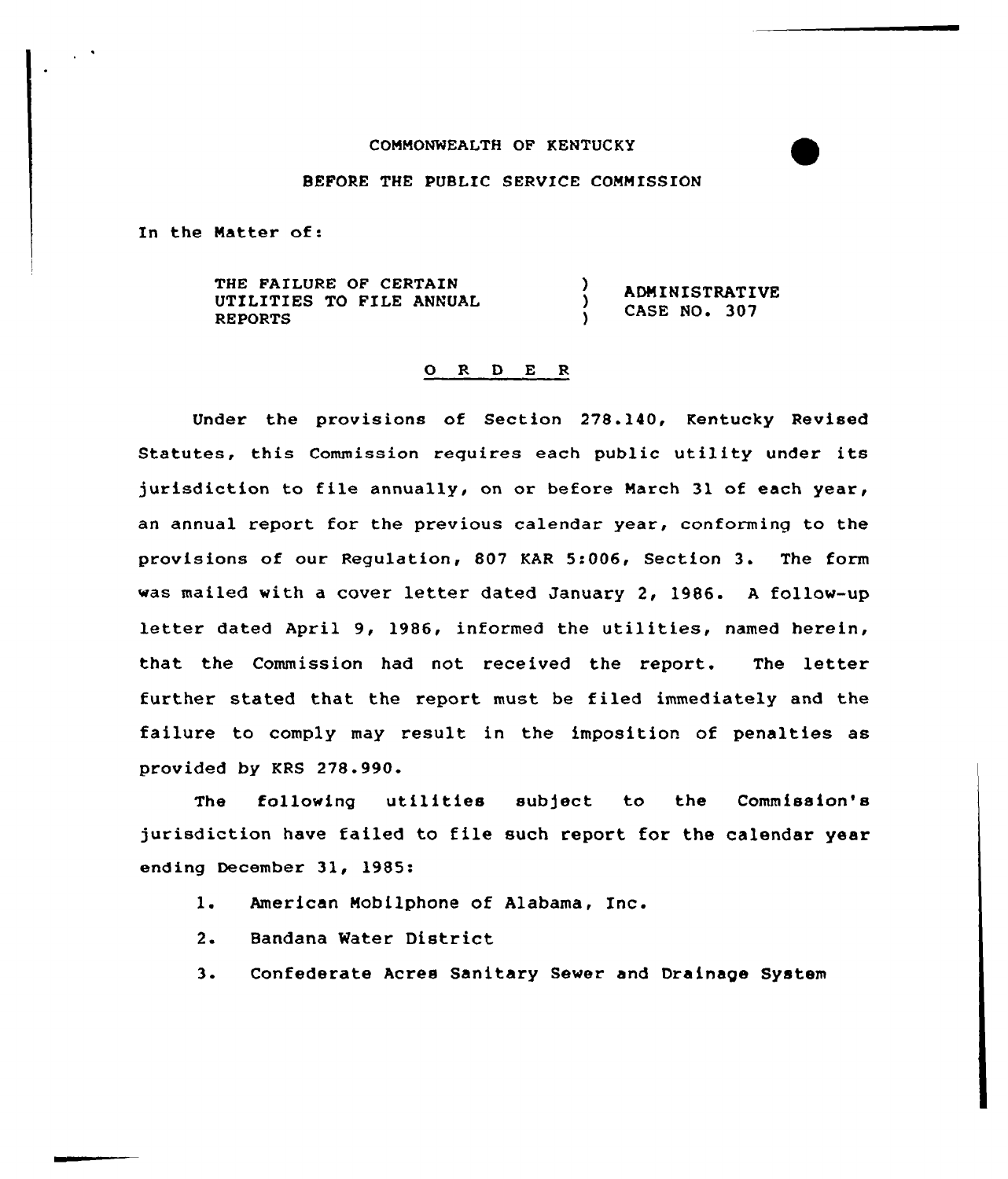$4.$ Countryside Sewer, Inc.

5, Cross Creek Development Company

6. Glen Hill Sanitation, Inc.

7. Lesiie Gas Company

8. Nartin County Water District 42

 $9.$ Oak Haven Water and Sewer, Inc., Sewer Division

10. Oak Haven Water and Sewer, Inc., Water Division

 $11.$ Pendleton County Water District, Gas Division

12 <sup>~</sup> Pendleton County Water District, Water Division

13. Pine Tree Sanitation Company

14. Public Service Utilities, Boone Creeke Subdivision

15. Public Service Utilities, Burlington Neadows

16 Public Service Utilities, Cedarwood Village

17. Public Service Utilities, Ethans Glen Subdivision

18. Public Service Utilities, Featherstone Meadows

19. Public Service Utilities, Fox Run Subdivision

20. Public Service Utilities, Heritage Trails

Public Service Utilities, Hickory Glen  $21.$ 

 $22.$ Public Service Utilities, Willow Bend Subdivision

23. Rattlesnake Ridge Water District

 $24.$ Rockdale Development Company, Inc., Alpine Village

 $25.$ Rockdale Development company, Inc., Blueberry Hills

26. 26. Rockdale Development Company, Inc., Green V<mark>alle</mark><br>27. Salt River Water District

 $-2-$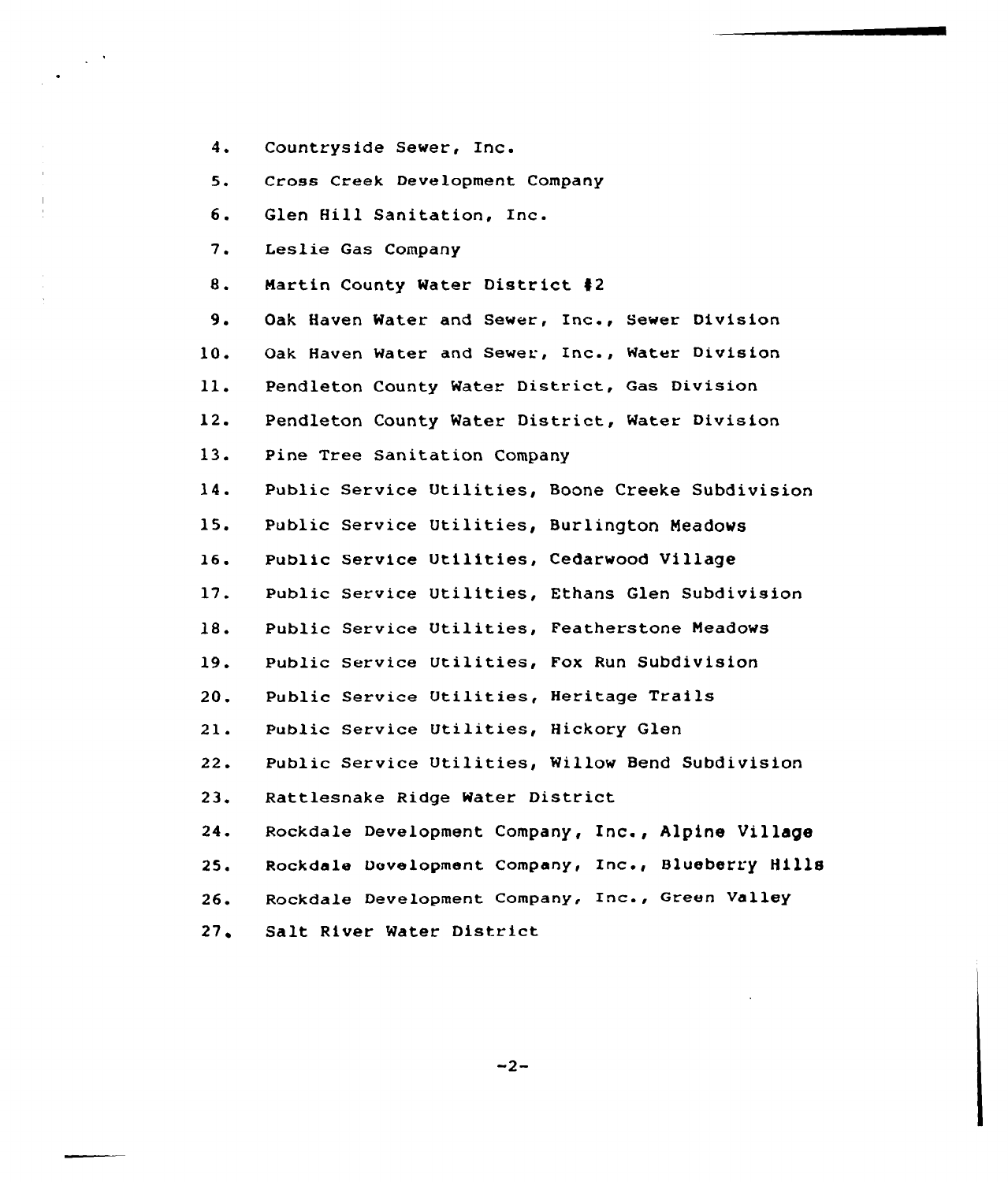28. Simpson Construction Company, Inc.

29. Spanish Cove Sanitation System, Inc.

30. Stoney Fork Water Works

31. Thelma Activities, Inc.

32. Wimsatt Subdivision Sewage Plant

Telephone contacts have also been attempted by Commission personnel with the above utilities; however, the reports have not been filed.

Section 278.990 provides that fines of not less than \$25 nor more than 91,000 may be levied against utilities that fail to obey any lawful requirement of the Commission.

WHEREFORE, the Commission, being duly advised, levies a fine of \$ 100 upon each of the above-named utilities for failure to file such reports of gross operating revenues. This fine is to be made payable to the Treasurer, Commonwealth of Kentucky, within 30 days of the date of this Order. Piling of the report is still required by Statute and this fine in no way relieves that responsibility. The Annual Report is to be filed within <sup>20</sup> days of this Order. Further penalties may result if these reports are not filed with this Commission.

Any utility that feels the penalty is unjustified or in error may request a hearing within 20 days of this Order as provided in KRS 278.410.

 $-3-$